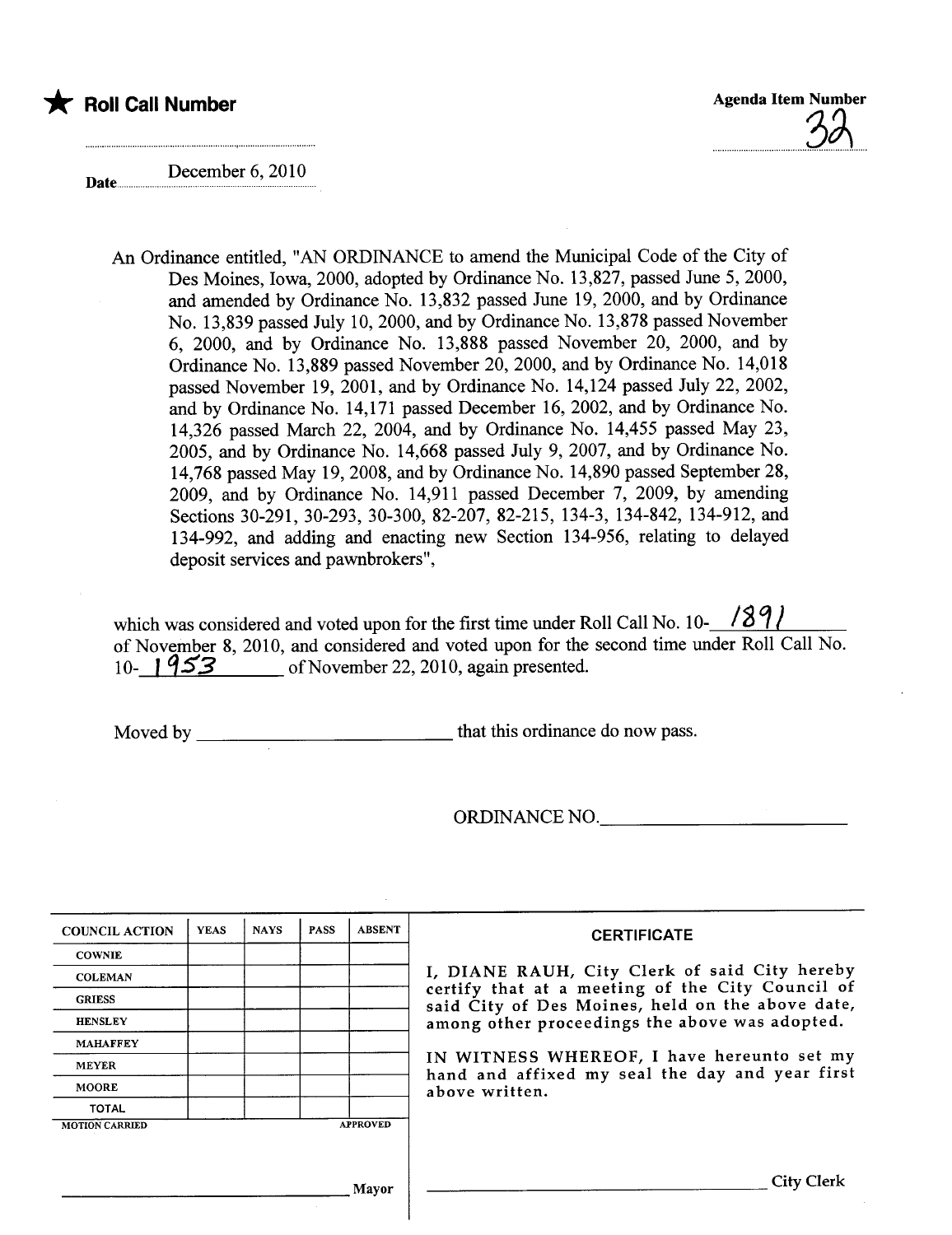| Council<br>Communication<br><b>DES MOINES</b><br>Office of the City Manager | November $\mathbb{Z}$ , 2010<br>Date:<br>Agenda Item No.<br>Roll Call No.<br>Communication No.<br>Submitted by:<br>'hil Delafield,<br><b>Continuality</b><br>Development Director |
|-----------------------------------------------------------------------------|-----------------------------------------------------------------------------------------------------------------------------------------------------------------------------------|

# AGENDA HEADING:

Second reading on Zoning Text and Municipal Code Amendments regulating pawnbrokers and delayed deposit service businesses.

# SYNOPSIS:

The proposed ordinance would: 1) prohibit pawnbroker and delayed deposit service businesses in the Neighborhood Retail Commercial District (C-1) and Neighborhood Pedestrian Commercial (NPC) District [but allow in the Central Business Mixed Residential District (C-3R)]; 2) require one-half mile separation between pawnbroker and/or delayed deposit service businesses; 3) requie 250 feet of separation between pawnbrokers and delayed deposit service businesses from any residentially zoned district or portion of a PUD District devoted to residential use. Staff recommends approval of the ordinance on the second reading and waiver of third reading (requires 6/7th vote).

# FISCAL IMPACT: NONE

Amount: N/A

Funding Source: N/A

# ADDITIONAL INFORMATION:

On November 8, 2010, the City Council held a public hearing and approved first reading of the proposed ordinance by a vote of 7-0. The City Council also referred the ordinance to the City Manager, City Attorney and Community Development Department for review and recommendation on the following:

1. Meet with representatives of Solar Pawn, David Kouri, 3311 Ingersoll Avenue, and A Quality Pawn and Jewelry, Tom Friend, 1135 Army Post Road, to discuss impacts of the ordinance on their properties.

Staff held discussions with Steve Kouri and Tom Friend via telephone and in person, as directed by City CounciL. Mr. Friend would like the ability to relocate his existing business to a site that would not conform to the proposed ordinance. Staff recommends that if Mr. Friend acquires interest in another non-conforming property for business relocation, he pursue variances to the proposed ordinance from the Zoning Board of Adjustment. Mr. Kouri would like the ability to expand the gross floor area of his existing business within the boundaries of property he already owns. Staff has determined that the existing provisions of Municipal Code Section  $134-1353(b)(2)$  will allow the expansion that Mr. Kouri described, by-right.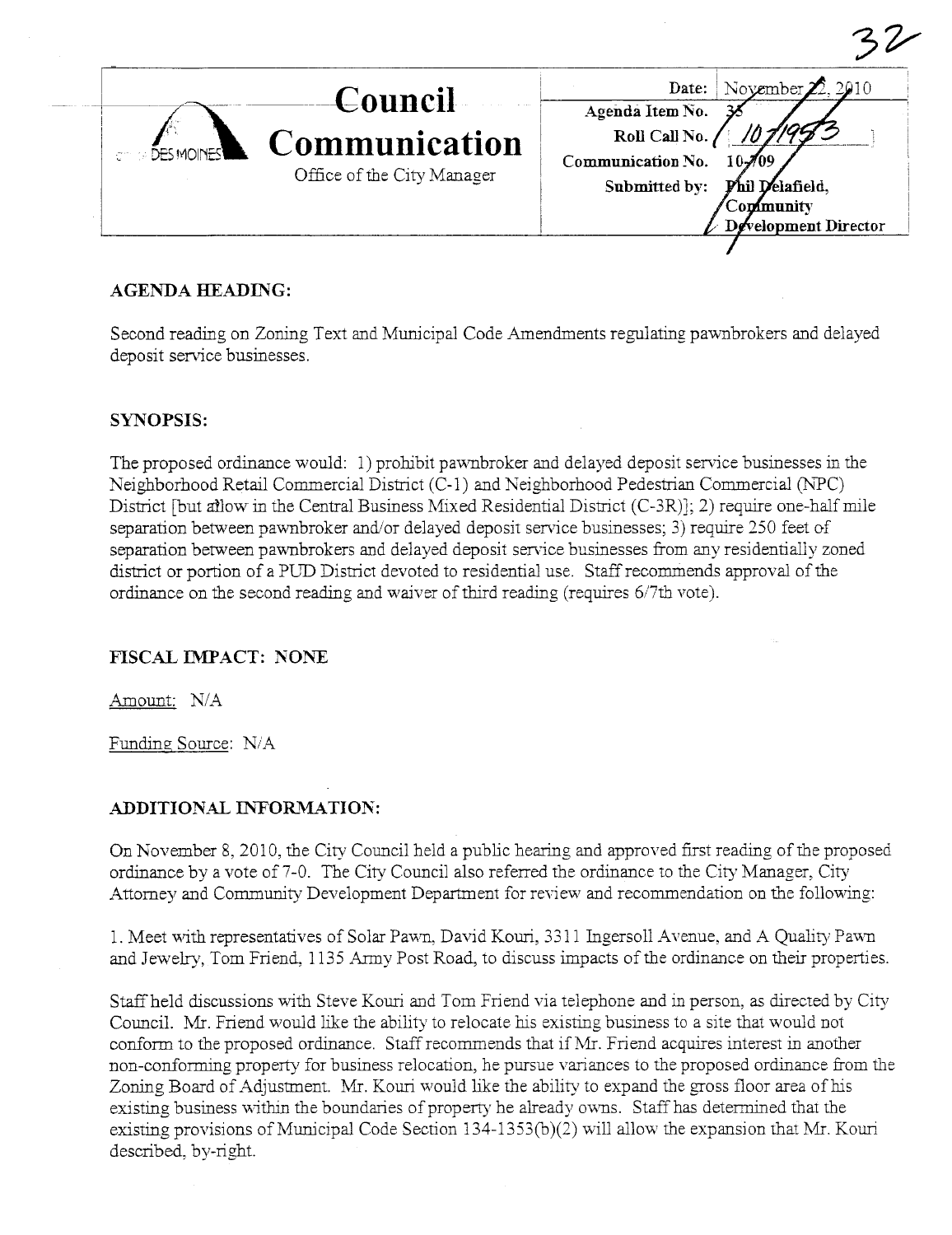2. Options for limited expansion of existing pawnbrokers who would become legal non-conforming based upon the proposed ordinance.

Municipal Code Section 134-1353(b)(2) regulates non-conforming uses in a conforming building in nonresidential districts and states in part: "...a use made nonconforming by this chapter may be structurally altered or enlarged in conformity with the lot area, lot coverage, frontage, yard, height and parking requirements of the district in which located, provided such construction shall be limited to buildings on land owned of record by the owner of the land devoted to the nonconforming use prior to the effective date of the ordinance from which this section derives.." In addition, Municipal Code Section 134-1353 (b)(3) regulates non-conforming uses in non-conforming buildings in non-residential districts and states in part: "...Any nonconforming use may be extended throughout any parts of a building which were manifestly arranged or designed for such use on the effective date of the ordinance adopting or amending this chapter. No such use shall be extended to occupy any land outside such building." Therefore, significant flexibility exists for expansion of legal non-conforming uses. Revisions to the nonconforming use regulations may be necessary in the future. However, no changes are proposed at this time.

3. Options for neighborhood notification.

Staff recommends no change to the ordinance to provide neighborhood notification of administrative decisions regarding pawnbrokers and delayed deposit service businesses. The only administrative decisions that will be made are a determination of full compliance with the proposed ordinance. Staff has no authority under the proposed ordinance to waive a separation standard. Providing notice of the intent to issue an administrative decision for a request that fully complies with the code can create unnecessary angst regarding an entirely objective decision and will cause unnecessary delay to business interests. All requests for relief from separation requirements are subject to a variance from the Board of Adjustment and are subject to the notification of property owners within 250 feet of the property and a public hearing.

4. Options to split the proposed ordinance into separate ordinances for Pawnbrokers and Delayed Deposit Service Businesses.

Staff recommends that the ordinance not be divided into separate ordinances. Once the City Council has taken action, if the ordinance has been approved, the changes resulting from adopted ordinances are placed into the appropriate code sections of the Des Moines Municipal Code. Therefore, if the proposed ordiance were divided into separate ordiances, the resulting action would in the end appear no differently than if a single ordinance were approved.

# PREVIOUS COUNCIL ACTION(S):

Date: November 8, 2010

Roll Call Number: 10-1889

Action: On Zoning Text and Municipal Code amendments regulating pawnbrokers and delayed deposit service businesses. (Council Communication No. 10-681) Moved by Meyer to adopt and approve the text amendments to the Municipal Code, subject to final passage of the ordinance. Motion Carried 7-0.

.--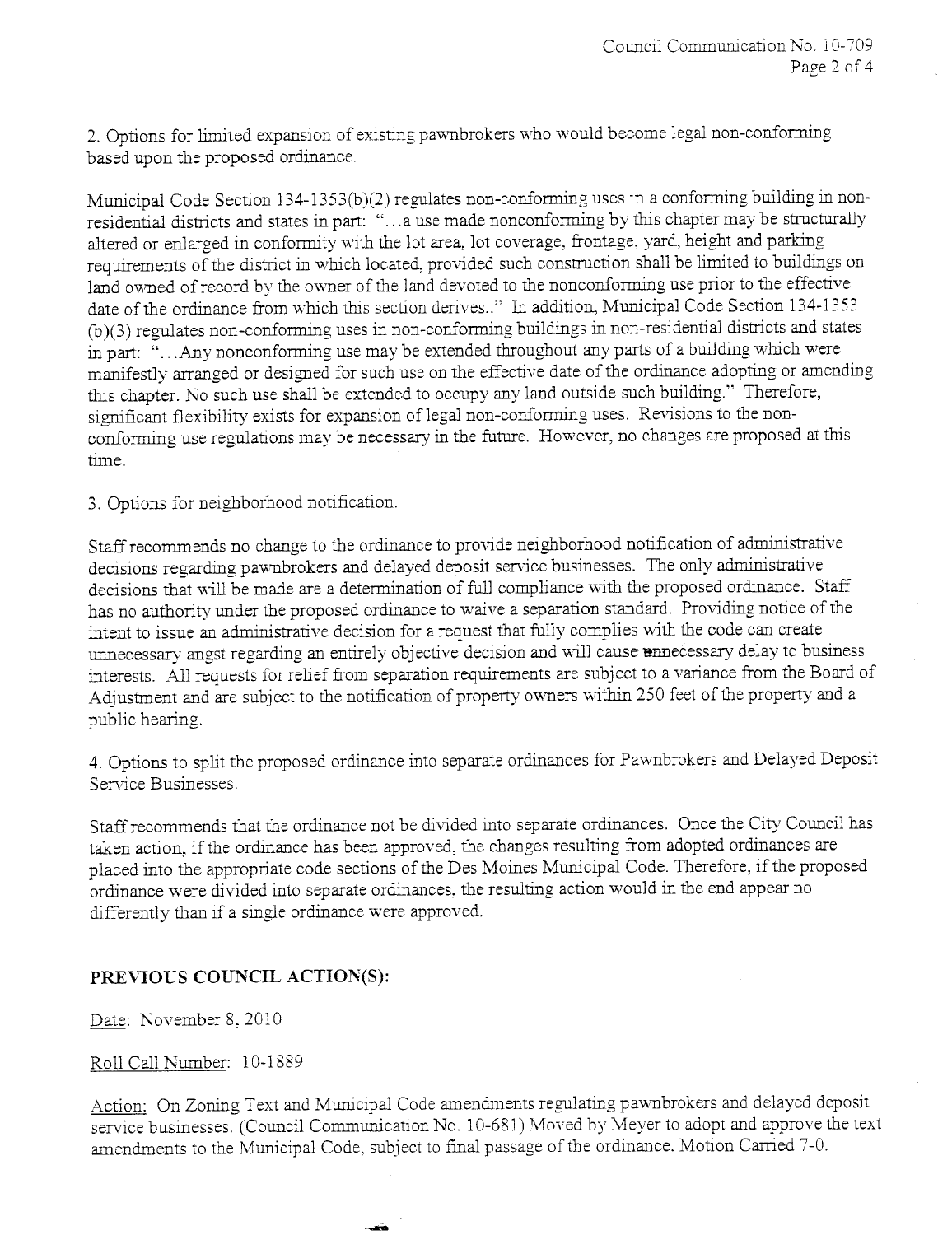Date: October 25, 2010

Roll Call Number: 10-1730

Action: On Zoning Text and Municipal Code amendments regulating pawnbrokers and delayed deposit service businesses, (11-8-10). Moved by Mahaffey to adopt. Motion Carried 7-0.

Date: May 17, 2010

Roll Call Number: 10-773

Action: Establishing a 6-month temporary moratorium on the establishment of new or relocation of existing delayed deposit services businesses and pawn businesses, pending a comprehensive review of the applicable regulations. Moved by Meyer to adopt; to approve the fidings identified in the resolution; to direct the City Manager and City Attorney to review and report on possible City regulation of the interest rates and fees imposed by pawn brokers and on ways to implement such restrictions for consideration by the City Council at its meeting on May 24<sup>th</sup>; to schedule a public hearing by the City Council to be held at its meeting on June 14, 2010, to consider applications by Pawn America Iowa LLC, and by American Pawn Stars for relief from this moratorium, provided such applications are timely received; and, to receive and file the documents submitted to the City Council during the public comment on this item. Motion Carried 6-1.

# BOARD/COMMISSION ACTION(S):

Board: Plan and Zoning Commission

Date: October 21, 2010

Resolution Number: 10-20l0-5.04

Action: The Plan and Zoning Commission voted 11-1 to recommend approval of the proposed ordinance subject to the following conditions:

l) The ordiance excludes pawnbrokers;

2) Delayed deposit service businesses be prohibited in the C-3R zoning district; and

3) Notice shall be mailed to all neighborhood associations at least 30 days prior to issuance of an administrative decision by the Zoning Enforcement Officer to authorize the establishment of any new delayed deposit service business that otherwise complies with the proposed regulations.

# ANTICIPATED ACTIONS AND FUTURE COMMITMENTS:

Third reading of the proposed ordinance, unless waived by a 6/7th vote of the City Council.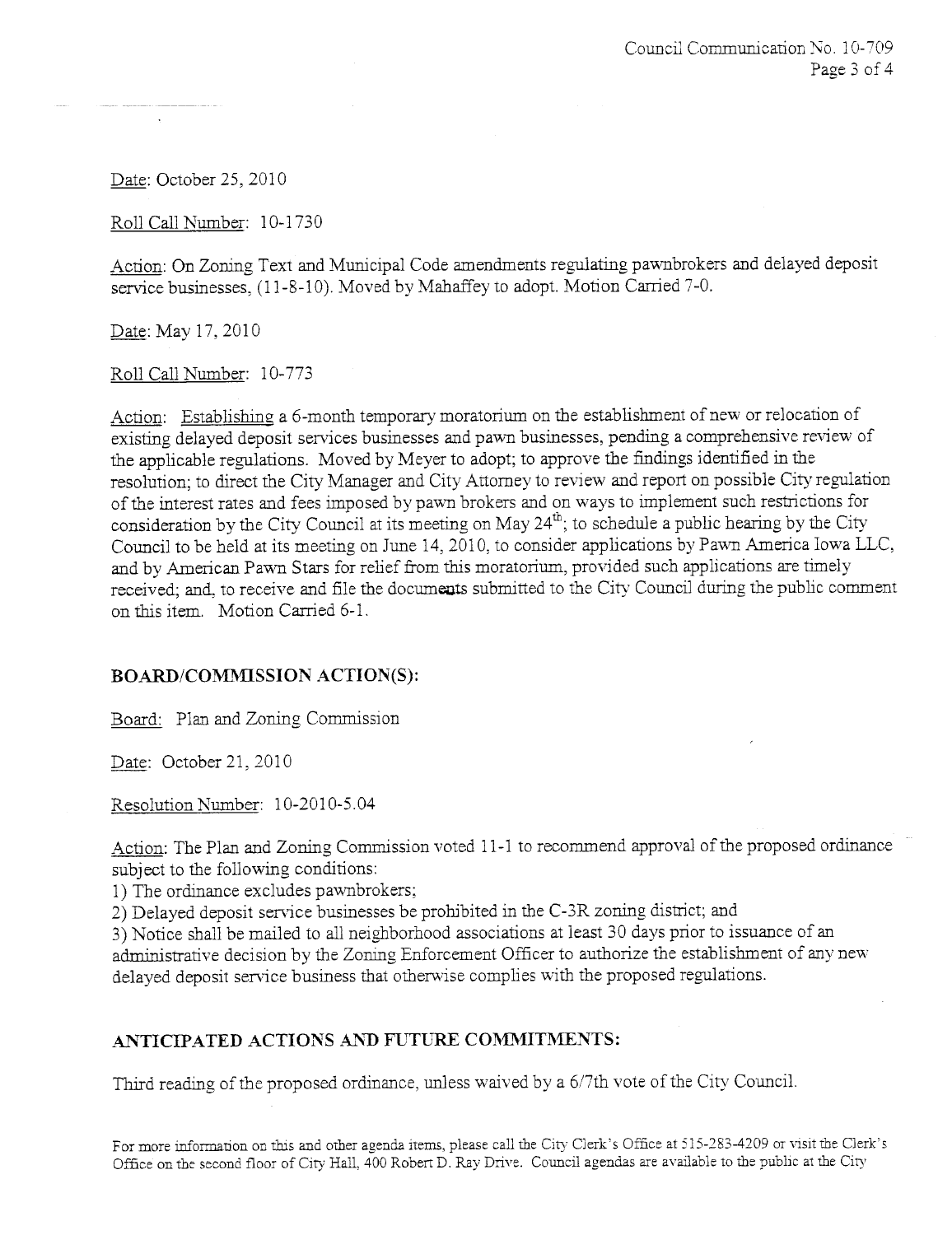άú.

Clerk's Office on Thursday afternoon preceding Monday's Council meeting. Citizens can also request to receive meeting<br>notices and agendas by email by calling the Clerk's Office or sending their request via email to citycle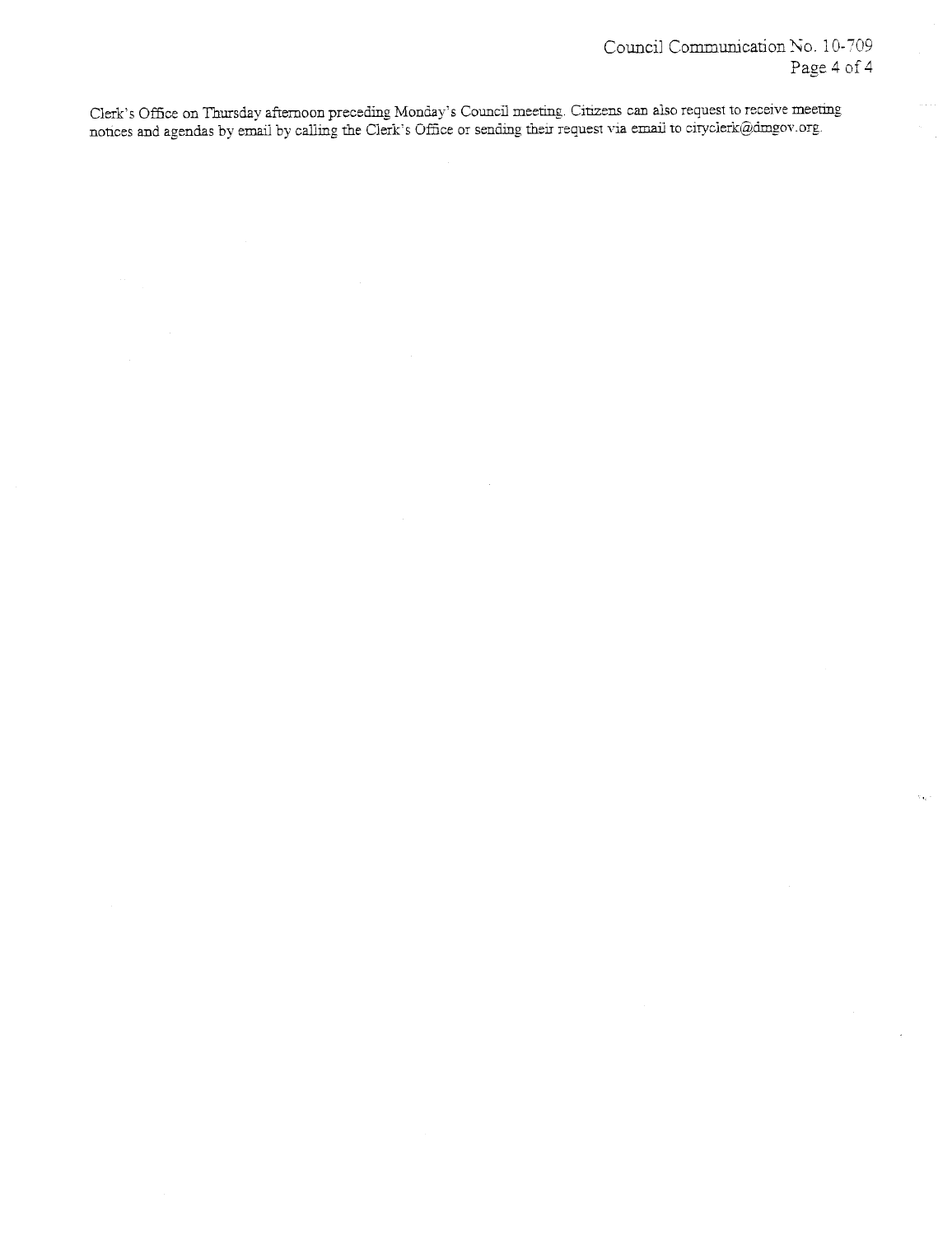

# $\frac{1}{1}$

Date..n.n.n..........................................~...................

 $\bigstar$  - Roll-Call-Number

November 8. 2010

An Ordinance entitled. "AN ORDINANCE to amend the Municipal Code of the City of Des Moines, Iowa, 2000, adopted by Ordinance No. 13,827, passed June 5, 2000, and amended by Ordinance No. 13,832 passed June 19, 2000, and by Ordinance No. 13,839 passed July 10, 2000, and by Ordinance No. 13,878 passed November 6, 2000, and by Ordiance No. 13,888 passed November 20, 2000, and by Ordinance No. 13,889 passed November 20, 2000, and by Ordinance No. 14,018 passed November 19, 2001, and by Ordinance No. 14,124 passed July 22, 2002, and by Ordinance No. 14,171 passed December 16, 2002, and by Ordinance No. 14,326 passed March 22, 2004, and by Ordiance No. l4,455 passed May 23, 2005, and by Ordinance No. 14,668 passed July 9, 2007, and by Ordinance No. 14,768 passed May 19, 2008, and by Ordinance No. 14,890 passed September 28, 2009, and by Ordiance No. 14,911 passed December 7, 2009, by amendig Sections 30-29l, 30-293, 30-300, 82-207, 82-215, 134-3, 134-842, 134-9l2, and 134-992, and adding and enacting new Section 134-956, relating to delayed deposit services and pawnbrokers",

presented.

Moved by  $\mathcal{M}_{\ell}(\ell)$  that this ordinance be considered and given first volt for passage; refer to the City Manager, City Attorney and Community Development for review and recommendation on the following: 1. Meet with representatives of Solar Pawn (David Kouri, 3311 Ingersoll Avenue) and A Quality Pawn<br>
FORM (APPOVER) and Jewelry (Tom Friend, 1135 Army Post Road) to discuss impacts

FORlvl APPROVED: and Jewelry (Tom Friend, 1135 Army Post Róad) to .discuss impacts of the ordinance on their properties. .=. Options'" for limited conforming based upon the proposed ordinance. 3. Options for (WWW) neighborhood nofification. 4. Options to split the proposed<br>Michael F. Kelley \ ordinance into separate ordinances for Pawnbrokers and Delay ordinance into separate ordinances for Pawnbrokers and Delayed

Assistant City Attorney Deposit Service Businesses.

| COUNCIL ACTION  | <b>YEAS</b> | <b>NAYS</b> | PASS | <b>ABSENT</b>     |
|-----------------|-------------|-------------|------|-------------------|
| COWNIE          |             |             |      |                   |
| <b>COLEMAN</b>  |             |             |      |                   |
| <b>GRIESS</b>   |             |             |      |                   |
| <b>HENSLEY</b>  |             |             |      |                   |
| <b>MAHAFFEY</b> |             |             |      |                   |
| MEYER           |             |             |      |                   |
| MOORE           |             |             |      |                   |
| <b>TOTAL</b>    |             |             |      |                   |
| MOTION CARRIED  |             |             |      | APPROVED<br>Aavor |

#### **CERTIFICATE**

I, DIANE RAUH, City Clerk of said City hereby certify that at a meeting of the City Council of said City of Des Moines, held on the above date, among other proceedings the above was adopted.

IN WITNESS WHEREOF, I have hereunto set my hand and affixed my seal the day and year first above written.

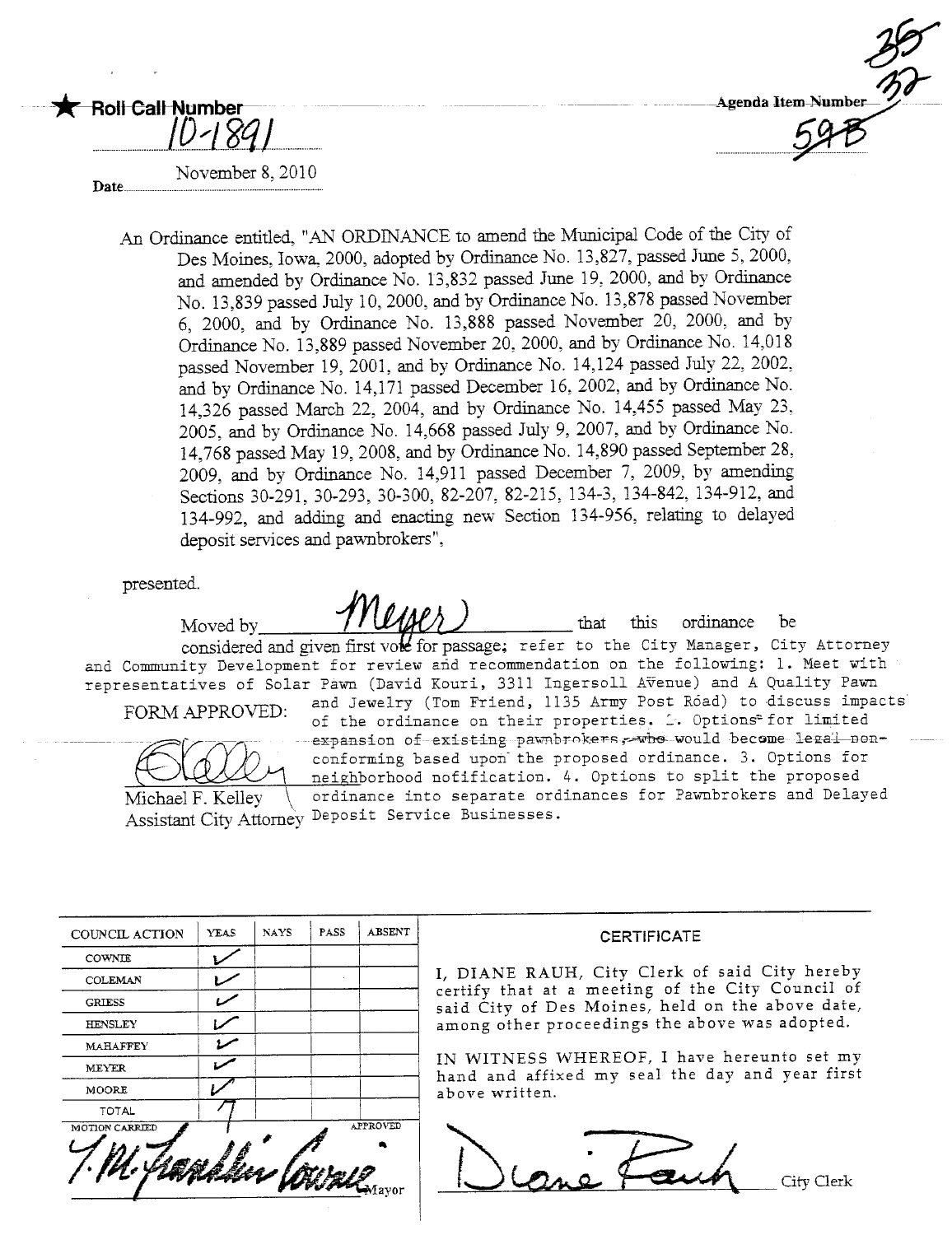ORDINANCE NO.

--~----- K---- 8r AN ORDINANCE to amend the Municipal Code of the City of Des Moines, Iowa, 2000, adopted by Ordinance No. 13,827, passed June 5, 2000, and amended by Ordinance No. 13,832 passed June 19, 2000, and by Ordinance No. 13,839 passed July 10, 2000, and by Ordinance No. 13,878 passed November 6, 2000, and by Ordinance No. 13,888 passed November 20, 2000, and by Ordinance No. 13,889 passed November 20, 2000, and by Ordinance No. 14,018 passed November 19, 2001, and by Ordinance No. 14,124 passed July 22, 2002, and by Ordinance No. 14,171 passed December 16, 2002, and by Ordinance No. 14,326 passed March 22, 2004, and by Ordinance No. 14,455 passed May 23, 2005, and by Ordinance No. 14,668 passed July 9, 2007, and by Ordinance No. 14,768 passed May 19, 2008, and by Ordinance No. 14,890 passed September 28, 2G09, and by Ordinance No. 14,911 passed December 7, 2009, by amending Sections 30-291, 30-293, 30-300, 82-207, 82- 215, 134-3, 134-842, 134-912, and 134-992, and adding and enacting new Section 134-956, relating to delayed deposit services and pawnbrokers.

 $10 - 1953 + 6 - 1897$ 

WHEREAS, the proliferation of delayed deposit services businesses (commonly known as "payday lenders") and pawnbrokers<br>suggests that a commercial corridor and the adjoining neighborhoods are in economic and social decline, negatively impacting reinvestment, economic development efforts and property values along the corridor and the adjoining neighborhoods; and,

WHEREAS, these businesses do not create foot traffic for adjacent businesses and a proliferation of such businesses at particular locations can overwhelm a neighborhood and can be a disincentive for the location of other neighborhood businesses in close proximity; and,

WHEREAS, it is reasonable and appropriate to regulate the placement and location of delayed deposit services businesses and pawnbrokers so as to avoid the clustering of such businesses, to protect the surrounding neighborhoods from distress and the appearance of commercial districts in decline, and to avoid the adverse effects upon the overall business atmosphere of the City which are likely to result from an over-concentration of such businesses wi thin the commercial corridors; NOW THEREFORE,

BE IT ORDAINED by the City Council of the City of Des Moines, Iowa, as follows: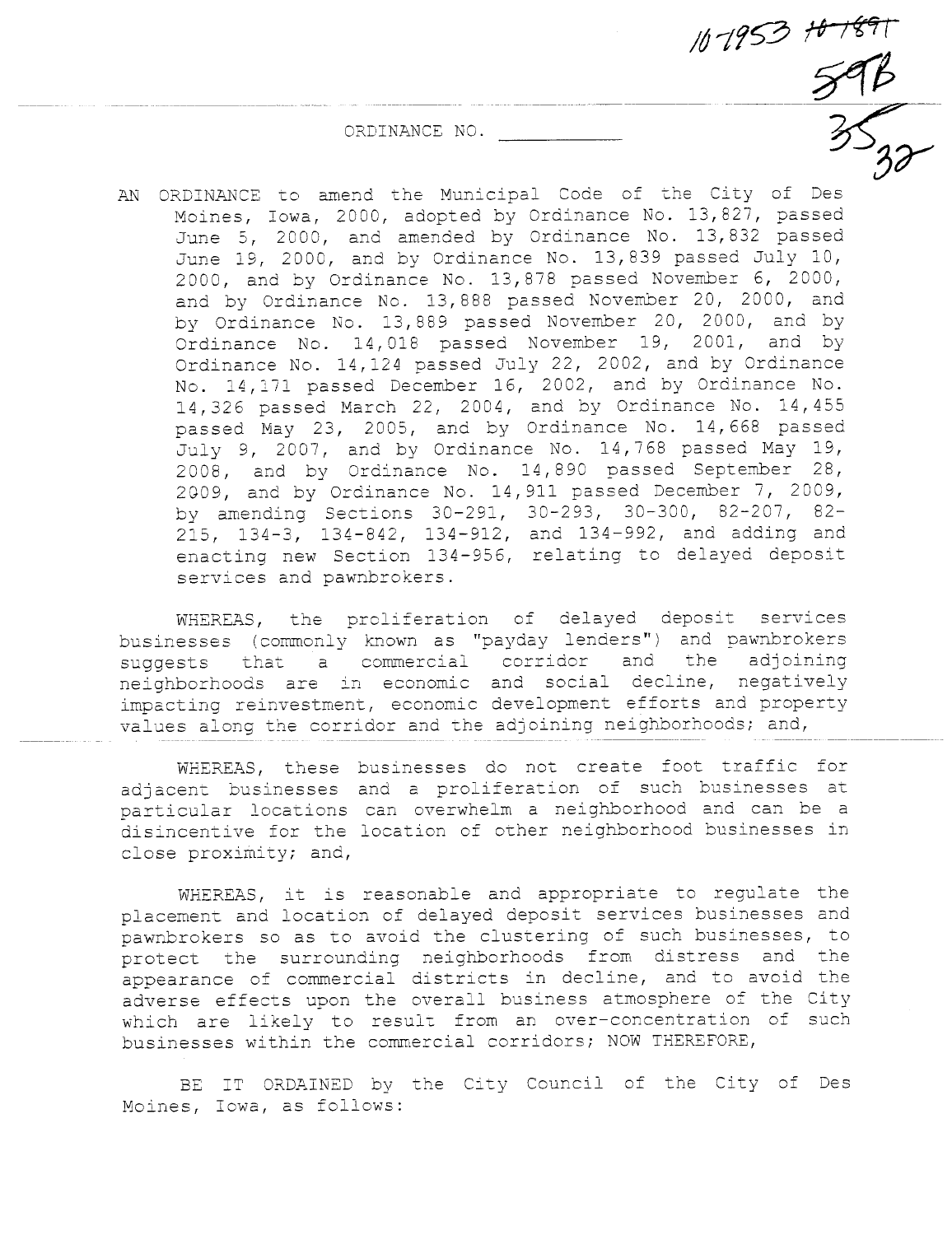Section 1. That the Municipal Code of the City of Des Moines, Iowa, 2000, adopted by Ordinance No. 13,827, passed June 5, 2000, and amended by Ordinance No. 13,832 passed June 19, 2000, and by Ordinance No. 13,839 passed July 10, 2000, and by Ordinance No. 13,878 passed November 6, 2000, and by Ordinance No. 13,888 passed November 20, 2000, and by Ordinance No. 13,889 passed November 20, 2000, and by Ordinance No. 14,018 passed November 19, 2001, and by Ordinance No. 14,124 passed July 22, 2002, and by Ordinance No. 14,171 passed December 16, 2002, and by Ordinance No. 14,326 passed March 22, 2004, and by Ordinance No. 14,455 passed May 23, 2005, and by Ordinance No. 14,668 passed July 9, 2007, and by Ordinance No. 14,768 passed May 19, 2008, and by Ordinance No. 14,890 passed September 28, 2009, and by Ordinance No. 14,911 passed December 7, 2009, is hereby amended by amending Sections 30-291, 30-293, 30-300, 82-207, 82- 215, 134-3, 134-842, 134-912, and 134-992, and adding and enacting new Section 134-956, relating to delayed deposit services and pawnbrokers, as follows:

#### DIVISION 3. PAWNBROKERS

## Sec. 30-291. Definitions.

The following words, terms and phrases, when used in this division, shall have the meanings ascribed to them in this section, except where the context clearly indicates a different meaning:

Automated pawn records system means the records system utilized by the police department to track pawn transactions by pawnbrokers.

Negative police report means a report or review compiled by the chief of police or his or her designee which discloses a criminal record of a felony or any conviction under this division two or more times in a calendar year or a conviction under I.C. ch. 714 or failure to have a computer that has internet access and the capability to utilize the automated pawn records system.

Negative zoning enforcement officer report means a report or review compiled by the zoning enforcement officer or his or her designee which discloses non-compliance with zoning requirements contained in Chapter 134 or site plan requirements or auidelines contained in Chapter 82 of the Des Moines Municipal Code.

<u>-par voac:</u><br>*Pawnbroker* means every person who makes loans or advancements upon pawn, pledge or deposit of personal properLY acture mente apen panny parago of mapped as in the property as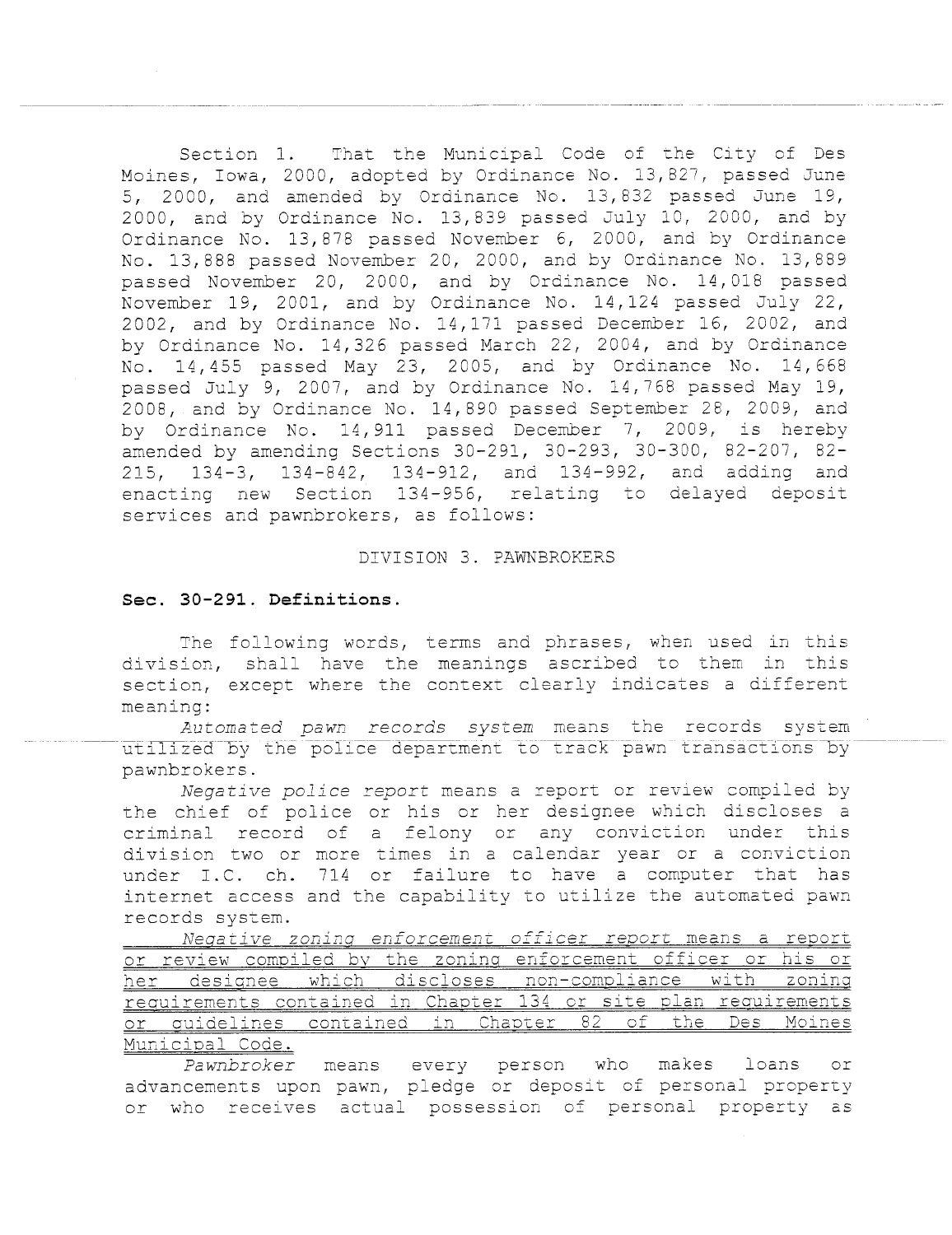security for loans, with or without a mortgage or bill of sale thereon, or who by advertisement, sign or otherwise holds himself or herself out as a pawnbroker.

Positive police report means a report or review compiled by the chief of police or his or her designee which does not disclose a criminal record of a felony or any conviction under this division two or more times, in a calendar year, or a conviction under I.C. ch. 714.

Cross reference(s)--Definitions generally, § 1-2.

## Sec. 30-293. License criteria.

Upon receipt of a pawnbroker license application, the city clerk shall forward a copy of the application to the chief of police and the zoning enforcement officer or his or her their designees who shall review the application. The applicant shall furnish such evidence as may reasonably be required in support of the statements set forth in the application. The chief of police and the zoning enforcement officer or his or her their designees shall report to the city clerk within 30 days of receipt of the application considering but not limited to the criteria of whether:

- (1) The applicant or his or her agent or employee charged with receiving or distributing property has been convicted of a felony. However, if the conviction of a felony occurred more than five years before the application for a pawnbroker license and if such person's rights of citizenship have been restored by the governor, such conviction shall not be a bar to obtaining a pawnbroker license;
- (2) The applicant has truthfully reported all relevant facts within the pawnbroker application;
- (3) The applicant has such financial standing and good reputation to indicate that he or she will comply with all the laws of the state and the city; and
- (4) The applicant has a computer that can access the<br>internet and utilize the automated pawn records and utilize the automated pawn records system.
- (5) The pawnbroker's business complies with zoning requirements contained in chapter 134 and all relevant site plan requlations and guidelines contained in Chapter 82 of the Des Moines Municipal Code.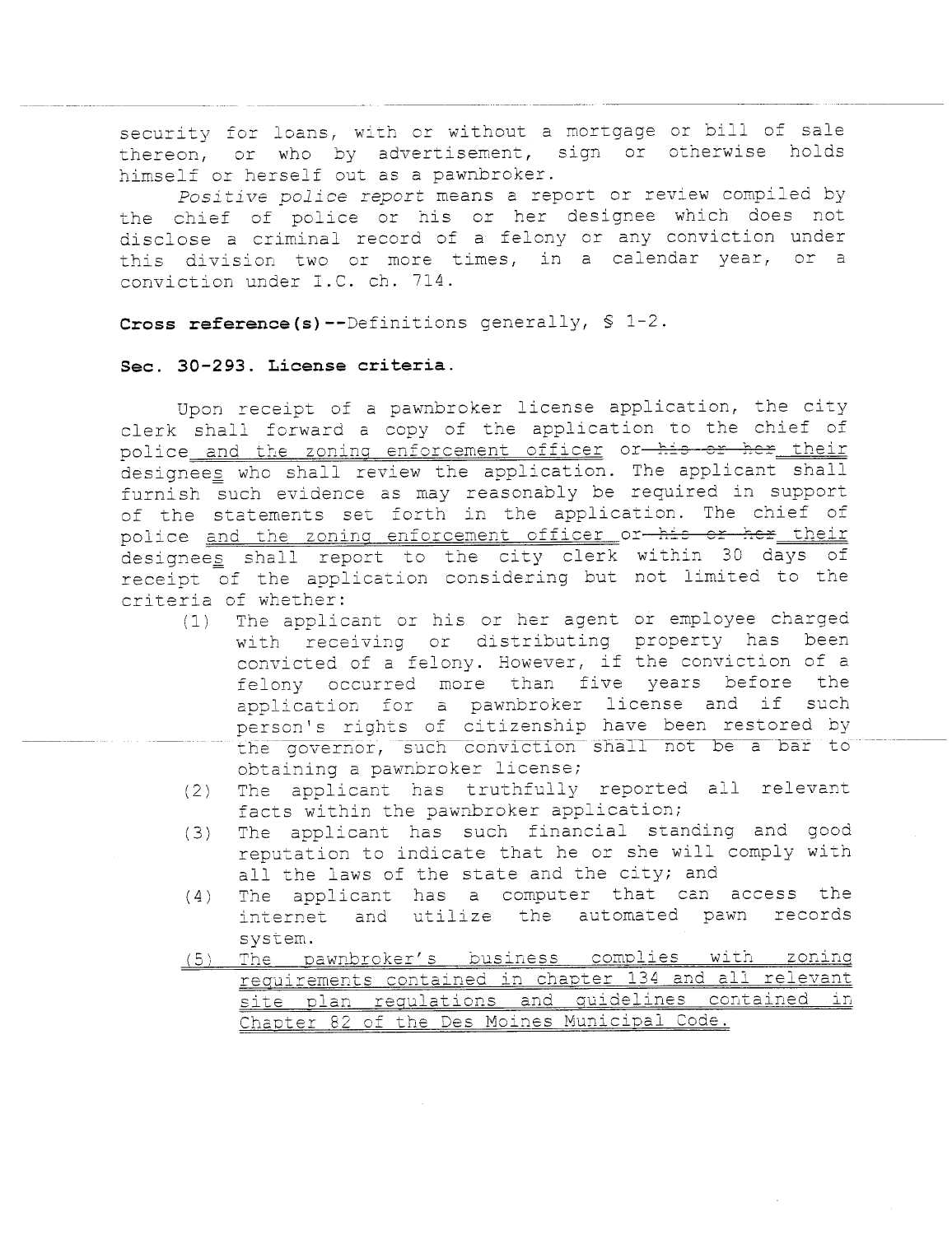Sec. 30-300. Denial, suspension or revocation of license.

- (a) Grounds. A pawnbroker license may be denied, suspended or revoked for any violation of this division, including but not limited to the failure to comply with new or renewal application procedures, a negative police report,  $\frac{a}{a}$  negative zoning enforcement officer report, falsification of a new or renewal application, or for the failure to maintain records in conformity with the requirements enumerated under section 30-301 of this division.
- (b) Proceedings. The city clerk shall, upon receipt of information alleging that grounds exist to deny, suspend or revoke the pawnbroker license of any applicant or license under this division and after consultation with the legal department, report the circumstances to the city council, which in such case shall cause a notice to be sent by ordinary mail to the applicant or licensee. The notice shall state that a denial, suspension, or revocation hearing has been set before the city council; the grounds for the proposed denial, suspension or revocation; the date and time of the hearing; and the place where the hearing will be conducted. Upon such hearing, if the city council shall determine that one or more of such grounds do exist, it may deny an application or suspend or revoke an existing license. A suspension shall constitute a minimum period of 14 calendar days to a maximum period of 30 calendar days during which period the licensee may not conduct any business except for redemptions and shall conspicuously<br>post a sign stating the terms of the suspension at the entrance of the licensed premises. Such a sign shall be supplied by and posted by the chief of police or his or her designee. If the license is revoked, no pawnbroker license shall issue to that licensee for a period of one year.

## Sec. 82-207. Application.

(a) Preapplication conference. Whenever any person proposes to develop any tract or parcel of land, he or she shall submit to the community development department a request for a preapplication conference for any use except the following:

- (1) One- or two-family attached and detached dwellings not within an NPC neighborhood pedestrian commercial<br>district.
- (2) Except for delayed deposit services and pawnbrokers as defined in section 134-3, N<sub>nonresidential</sub> building or paving projects provided: i) the property is not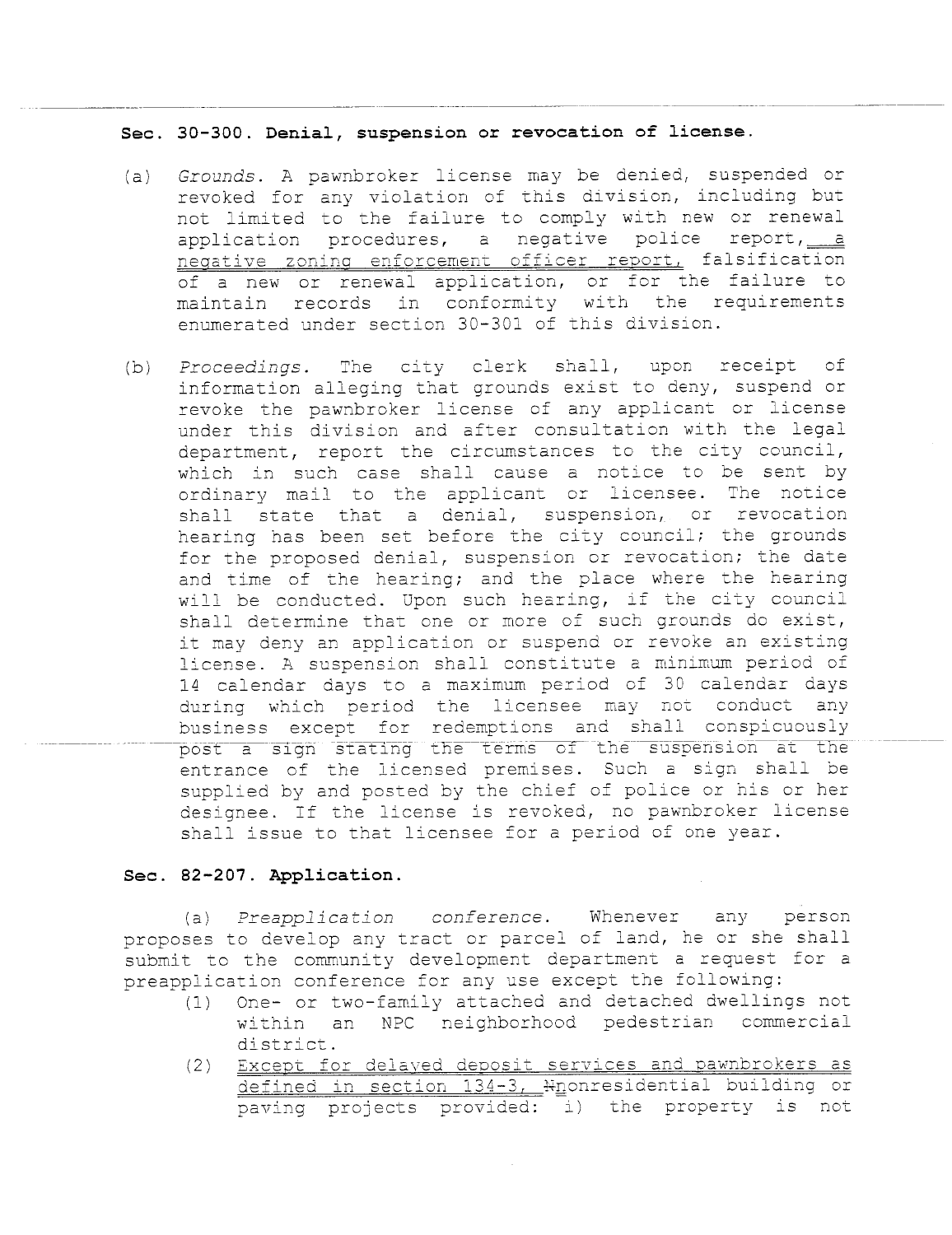$18 - 1897$ 

an NPC neighborhood pedestrian commercial within district, D-R downtown riverfront district; or C-3B central business mixed use district; ii) the project does not involve the extension of parking under the authority of section  $134-1377(f)(8)$  into a zoning such parking would be otherwise district where prohibited; and, iii) the project has a total site area of 10,000 square feet or less.

- Fire stations owned and operated by the city.  $(3)$
- $(4)$ Publicly owned parks, playgrounds, golf courses, recreation areas.
- Agriculture uses, including nurseries and truck  $(5)$ gardens, provided that no retail sale shall be permitted on the premises.
- an  $(6)$ Uses of land or structures not within **NPC** commercial neighborhood pedestrian district customarily incidental to and subordinate to those uses set forth in subsections (a)(1) through (5) of this section.
- Except for delayed deposit services and pawnbrokers as  $(7)$ defined in section 134-3, Ddevelopment within the NPC neighborhood pedestrian commercial district,  $D-R$ downtown riverfront district or C3-B central business mixed use district with a total site area of 2,500 square feet or less and which is determined by the planning director to not increase the nonconformance of such development with the applicable design quidelines in this article.

The conference shall include the applicant or his or her representative, community development department staff and other city staff. The purpose of the conference shall be to acquaint the city staff with the proposed development and to acquaint the applicant or his or her representative with the procedures and with any special problems that might relate to the development. The applicant shall furnish a legal description of the property to be developed at the time of requesting a preapplication conference, and the conference shall be held within 15 days of such request.

- Construction of terms.  $(b)$ 
	- For the purposes of this article, development is  $(1)$ defined to be the placement of buildings and other structures, paved areas, drainage and utility improvements, lighting and other appurtenances related to any uses except one- and two-family dwellings in the districts listed in subsection (a) of this section.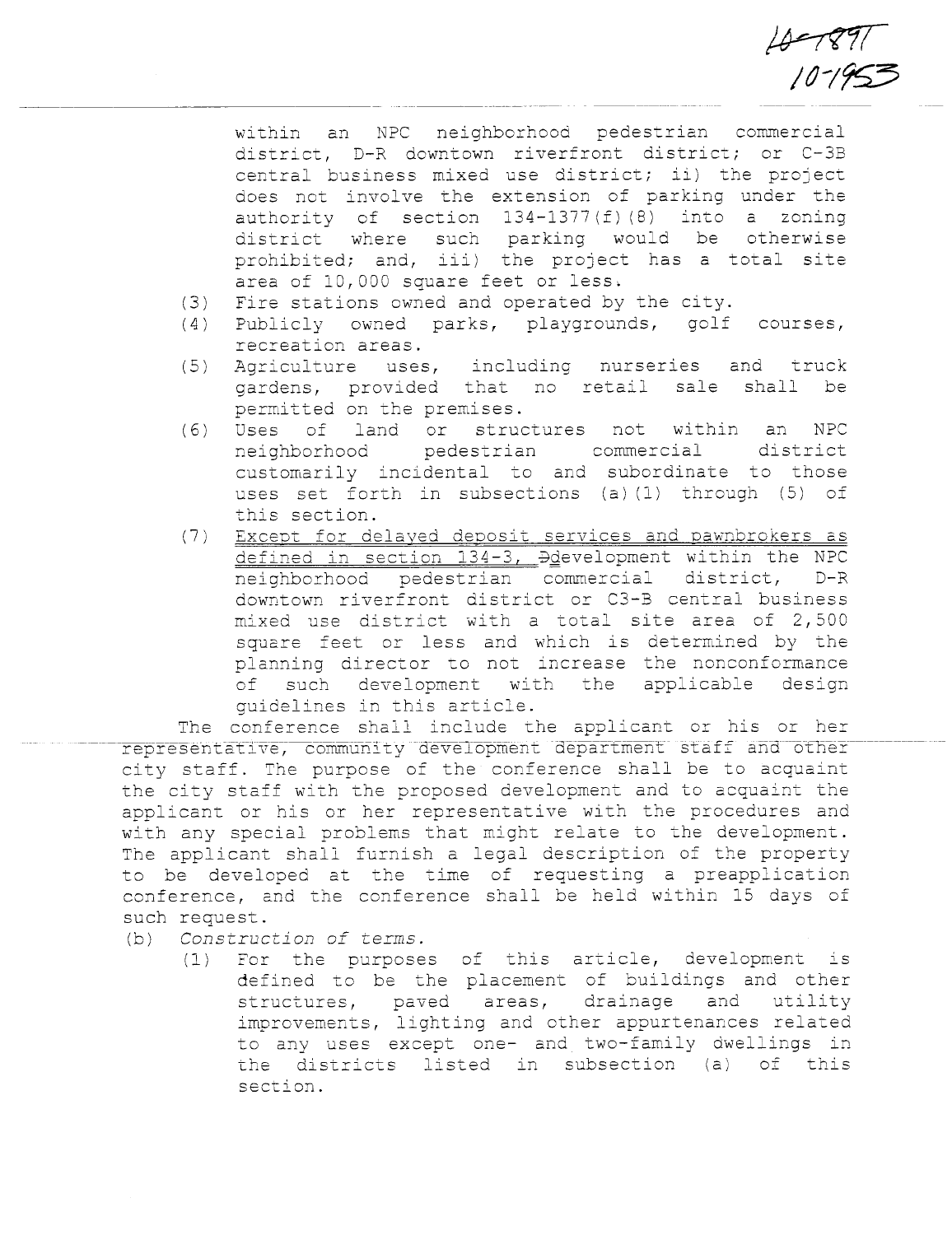- $(2)$ Parking accessory to and for use by a use in the NPC district which is located in an adjoining residential district shall be considered to be located in the NPC district for the purposes of this article.
- $(3)$ In this article, guidelines are intended to be applied<br>collectively. The officer or body charged with collectively. The officer or determining whether a set of guidelines have been satisfied shall make that determination based upon the level of compliance with the set of guidelines as a whole, and any deficiency in satisfying one or more individual quidelines may be offset by an elevated level of compliance with the guidelines overall, if it is consistent with the purpose of the guidelines and this article.
- $(4)$ In this article, regulations are intended to be applied individually. The officer or body charged with determining whether a set of regulations have been<br>satisfied shall make that determination upon satisfied shall make that determination satisfaction of each and every applicable regulation. Compliance with any individual regulation is intended to be determined independently of the determination of compliance with any other applicable regulation. A set<br>of regulations may include a requirement for of regulations may include compliance with a subset of guidelines.

 $(C)$ reviewed in accordance with the following: Site plan review. A site plan shall be submitted and

- $(1)$ After completion of the preapplication conference as required by subsection (a) of this section, and if the applicant wlshes to proceed with the development of the property as discussed at such conference, he or she shall cause to be prepared a site plan of such development and submit four copies of the site plan to the community development department. The site plan shall contain all the information required by section 82-212 of this article unless otherwise waived by the planning director. The site plan shall be accompanied by a covering letter requesting review and approval of such plan and by payment of the fee in the amount set in the schedule of fees adopted by the city council by<br>resolution. In addition to the fees, the owner shall pay the costs for any required notification to property owners as established by the community development department.
- $(2)$ The community development department shall promptly convey one copy to the engineering department, and one copy to the fire department for their review and comments. The remaining copy shall be retained by the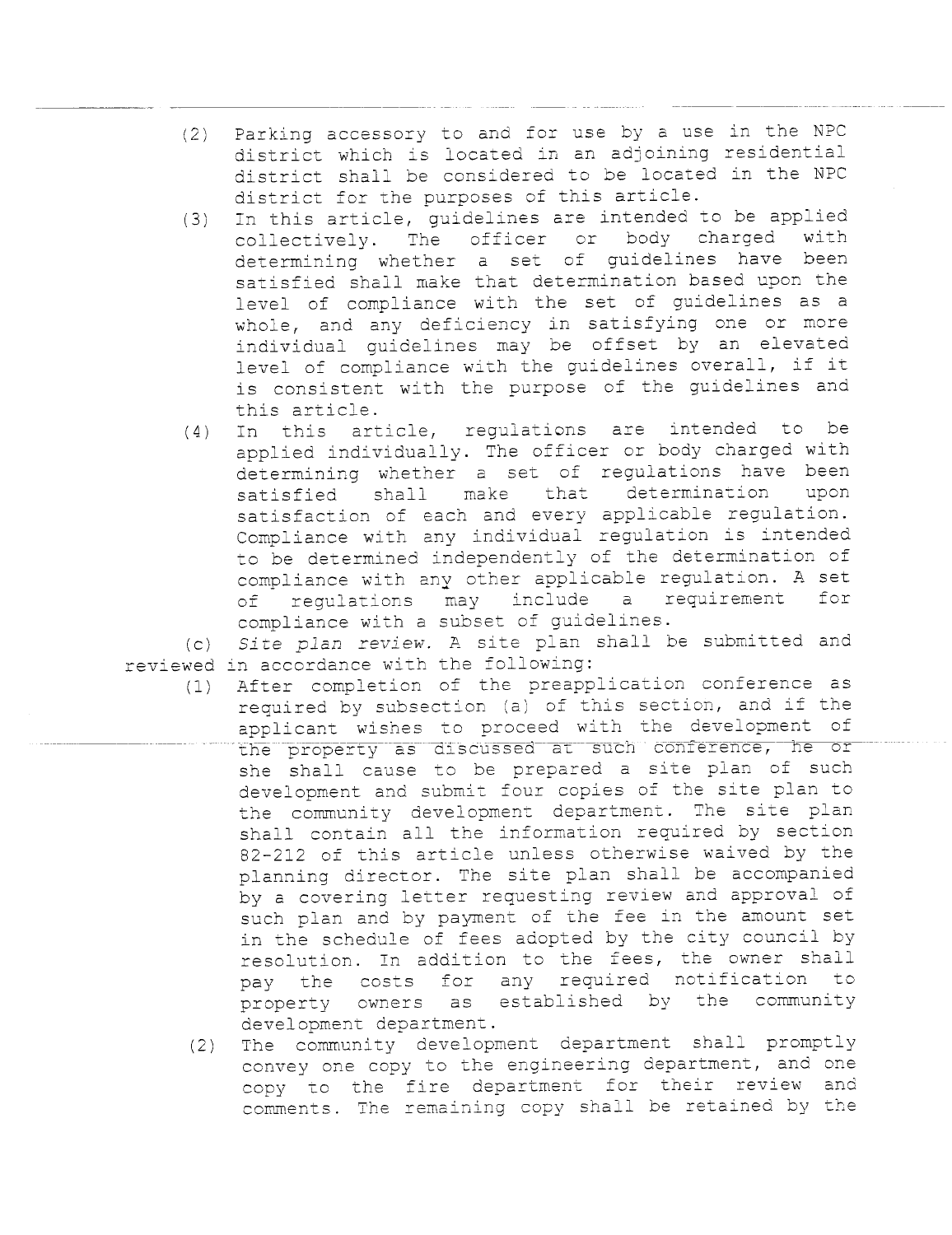community development department for review. Such departments shall review the plan for conformance of the design to the regulations set forth in section 82-213 and any applicable design quidelines set forth in this article and shall forward their recommendations concerning the plan to the community development department within ten days after the date of submission of such plan to the community development department.

 $70^{10}$ 

- A site plan submitted pursuant to this article may be  $(3)$ combined with the plans required under the regulations applicable to development in the R-5 mobile home residential district, R-6 planned residential development district, PUD planned unit development district, PBP planned business park district, and C-4 shopping center commercial district. In the event such plans are combined, the submitted plan shall satisfy the requirements under this article and the applicable zoning district regulations.
- (4) Persons developing property wholly owned by the federal government may submit a site plan for approval without paying the fees described in this section.

## Sec. 82-215. Application and effectuation.

(a) No building permit shall be issued for any development involving any use until a site plan has been submitted and approved for such development in accordance with this article, except for the following:

- (1) One- or two-family attached and detached dwellings not within an NPC neighborhood pedestrian commercial district.
- Except for delayed deposit services and pawnbrokers as  $(2)$ defined in section 134-3, Mnonresidential building or paving projects provided: i) the property is not within an NPC neighborhood pedestrian commercial district, D-R downtown riverfront district or C-3B central business mixed use district; ii) the project does not involve the extension of parking under the authority of section 134-1377(f)(8) into a zoning district where such parking would be otherwise prohibited; and iii) the project has a total site area of 10,000 square feet or less.
- (3) Fire stations owned and operated by the city.
- (4) Publicly owned parks, playgrounds, golf courses, recreation areas.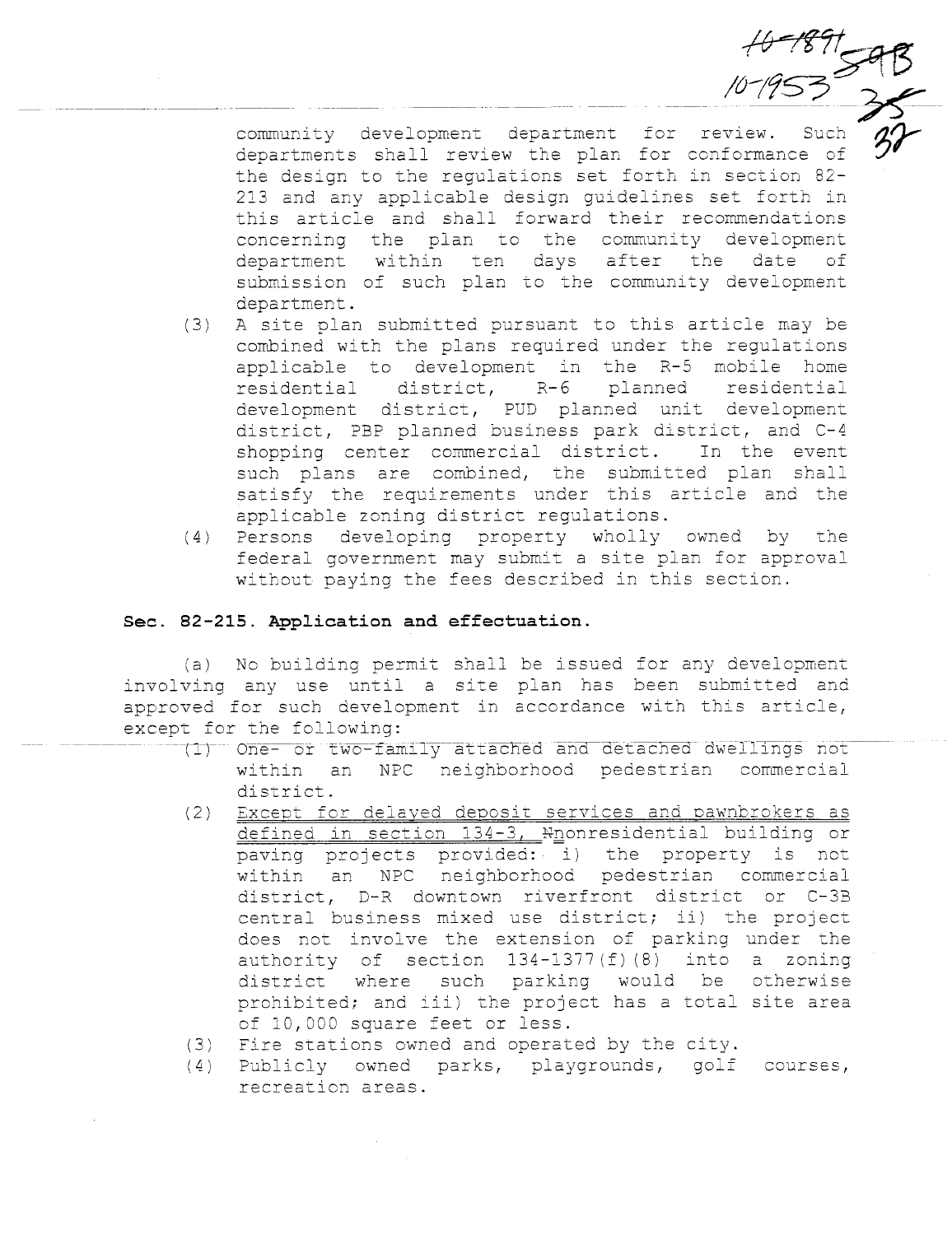(5) Agriculture uses, including nurseries and truck<br>
sardens provided that no retail sale shall be gardens, provided that no retail sale shall permitted on the premises.

----------\_.~-\_.--- -----\_..\_---\_.\_---\_.. \_....\_------\_..\_--\_..-.\_--- -\_.\_---\_.

- (6) Uses of land or structures not wi thin an NPC neighborhood pedestrian commercial district customarily incidental to and subordinate to those uses set forth in subsections (a) (1) through (5) of this section.
- (7) Except for delayed deposit services and pawnbrokers as defined in section 134-3,  $\frac{1}{2}$   $\frac{1}{2}$   $\frac{1}{2}$   $\frac{1}{2}$   $\frac{1}{2}$   $\frac{1}{2}$   $\frac{1}{2}$   $\frac{1}{2}$   $\frac{1}{2}$   $\frac{1}{2}$   $\frac{1}{2}$   $\frac{1}{2}$   $\frac{1}{2}$   $\frac{1}{2}$   $\frac{1}{2}$   $\frac{1}{2}$   $\frac{1}{2}$   $\frac{1}{2}$   $\frac{1}{2}$   $\frac{1}{$ neighborhood pedestrian commercial district, downtown riverfront district or C-3B central business mixed use district with a total site area of 2,500 square feet or less and which is determined by the<br>planning director to not increase the nonconformance of such development with the applicable design guidelines in this article.

Additionally, no certification of occupancy shall be issued<br>for such development until all terms and conditions of the approved site plan have been satisfactorily completed or provided for.

- (b) Construction, grading, or other development activities for those uses listed subsection (a) of this section shall be carried out only in substantial compliance with the approved site plan and any conditions or restrictions attached thereto.
- (c) When a site plan has been approved for property pursuant to this article, the property shall thereafter be used and maintained in substantial compliance with the approved site plan. No person shall use property in a manner or physical condition that does not substantially conform to the approved site plan for such property.

## Sec. 134-3. Definitions.

The following words, terms and phrases, when used The following words, terms and phrases, when used in this<br>chapter, shall have the meanings ascribed to them in this section, except where the context clearly indicates a different meaning:

Check means a check, draft, share draft, or other instrument for the payment of money.

Delayed deposit services business means a person who for a fee does either of the foliowino: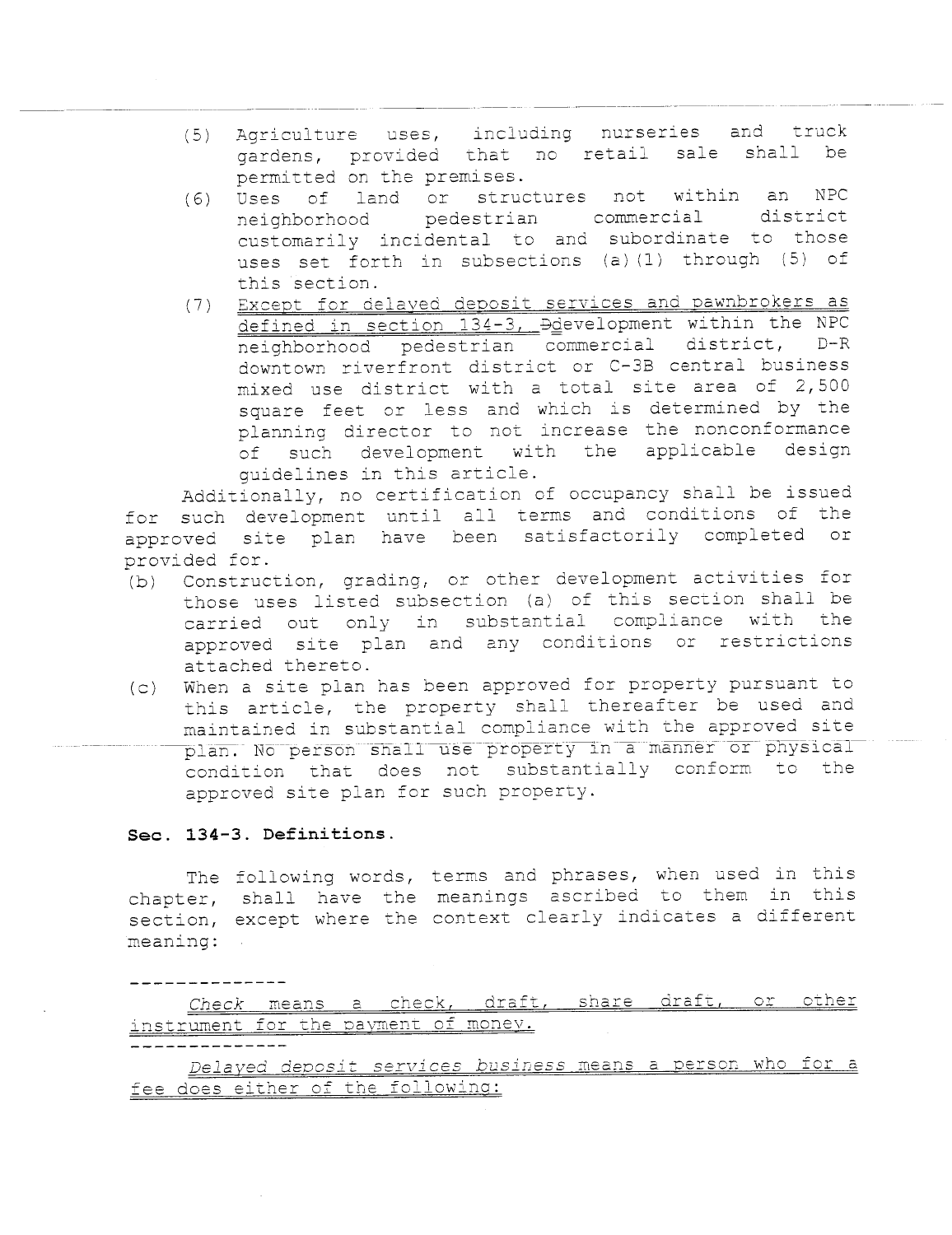<del>10 1891</del>  $+0$  +<br> $+0$  -19

- (1) Accepts a check dated subsequent to the date it was written.
- $(2)$  Accepts a check dated on the date it was written and holds the check for a period of time prior to deposit or presentment pursuant to an agreement with, or any representation made to, the maker of the check, whether express or implied.

Pawnbroker means every person who makes loans or advancements upon pawn, pledge or deposit of personal property or who receives actual possession of personal property as security for loans, with or without a mortgage or bill of sale thereon, or who by advertisement, sign or otherwise holds himself or herself out as a pawnbroker.

Person means an individual, group of individuals, partnership, association, corporation, or any other business unit or legal entity.

Cross reference (s) --Definitions generally,  $\int$  1-2.

## Sec. 134-842. Principal permitted uses.

Only the following uses of structures or land shall be permitted in the C-1 neighborhood retail commercial district.

- (1) Any use permitted in and as limited in the C-O and R-4 districts.
- $(2)$  Retail business or service establishments such as the following:
	- a. Antique shops.
	- b. Apparel shops.
	- c. Art shops.
	- d. Baby and children's stores.
	- e. Bakeries with a retail sales area where all products produced on the premises are available fresh daily, provided the product preparation and storage area does not exceed 5,000 square feet of gross floor area. Distribution of products to other premises is permitted; however, no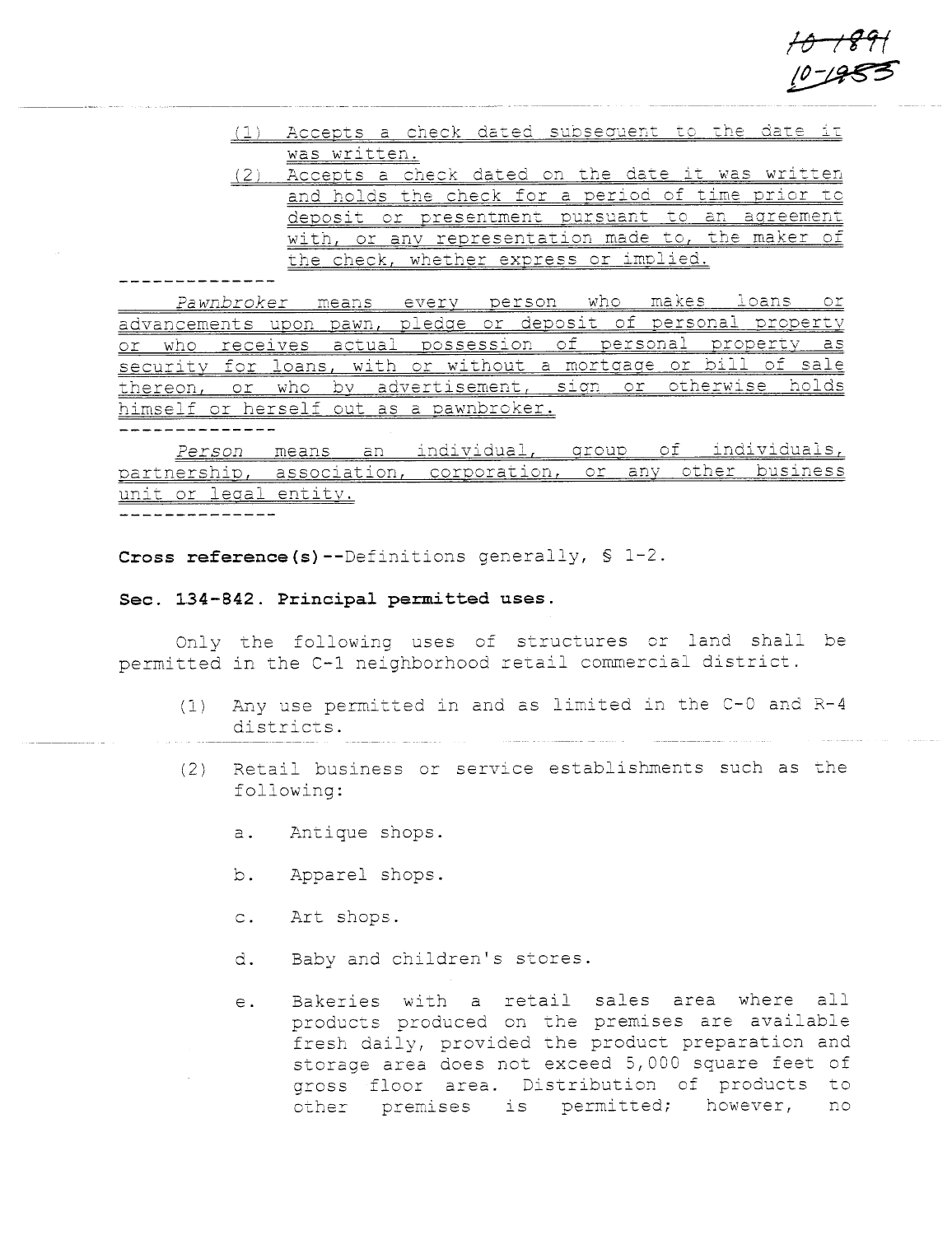semitrailer trucks shall be used for distribution purposes.

- f. Bicycle shops, sales and repairs.
- g. Bookstores.
- h. Camera stores.
- i. Clothes cleaning and laundry pickup stations.
- i. Collection office of public utility.
- k. Confectionery stores, including ice cream or snack bars.
- 1. Dairy stores, retail only.
- m. Delicatessens.
- n. Dance studios.
- o. Drugstores.
- p. Dry goods stores.
- q. Florist shops and greenhouses.
- r. Furniture stores.
- s. Gas stations, including minor automobile repairs as an accessory but not a principal use, provided that the proposed use has undergone site plan review and approval pursuant to guidelines set forth at section 82-214.8, and the design of the site permits no more than six vehicles to be fueled at a time. Gas stations on the following streets only may designed to permit up to eight vehicles to be fueled at a time:
	- 1. Army Post Road and East Army Post Road from Fleur Drive to Indianola Road.
	- 2. Douglas Avenue from the west city boundary to Martin Luther King, Jr. Parkway.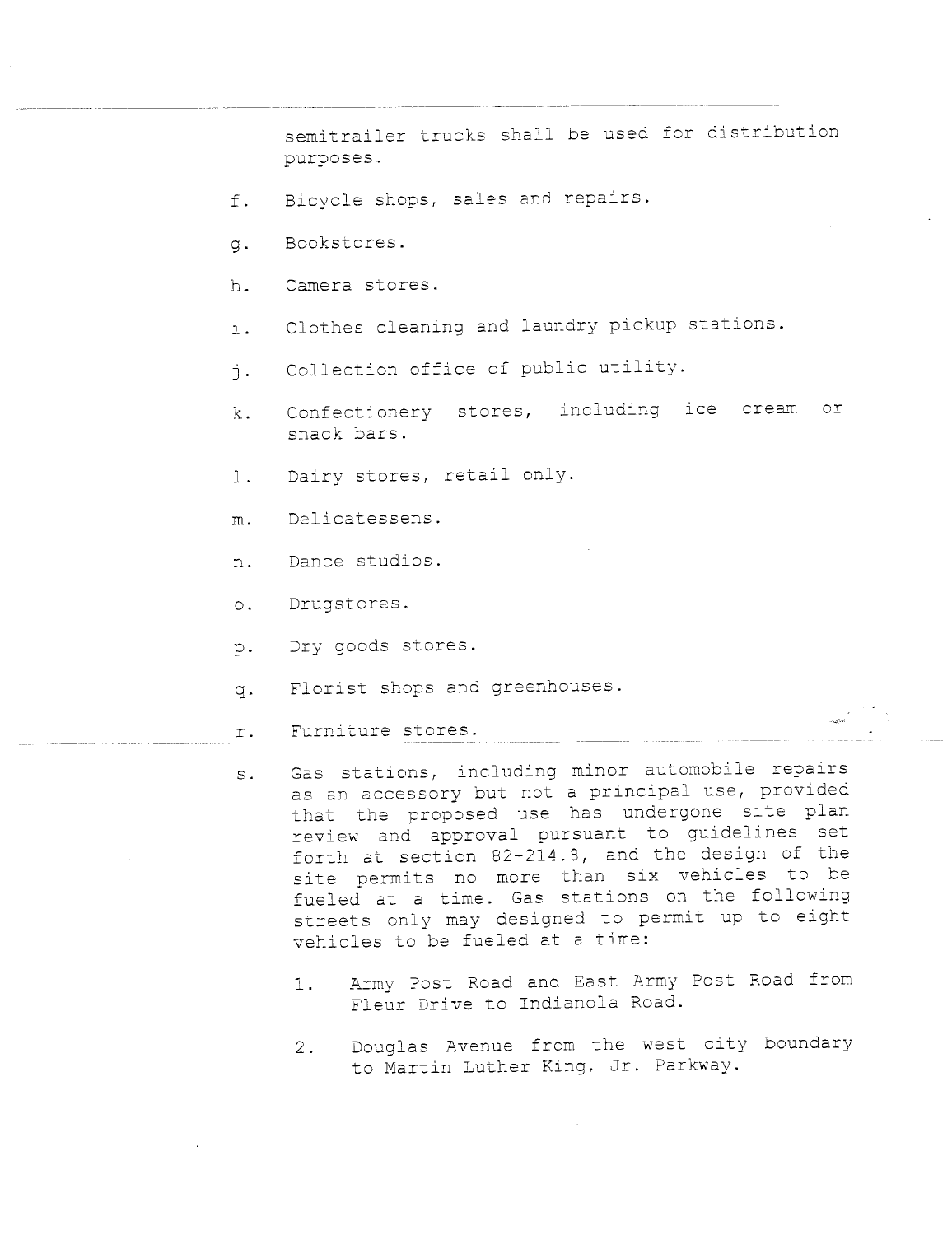+<del>0 | (29+</del><br>| 0= <del>1</del>953

alan ang panahan

- 3. Euclid Avenue from Martin Luther King, Jr. Parkway to Hubbell Avenue.
- 4. Hickman Road from the west city boundary to Fifty-sixth Street.
- 5. Hubbell Avenue from Euclid Avenue northeast to the city boundary.
- 6. Martin Luther King, Jr. Parkway Ingersoll Avenue to Euclid Avenue. from
- 7. Merle Hay Road from Hickman Road to the north city boundary.
- 8. East University Avenue from East Fourteenth Street to the east city boundary.
- 9. Second Avenue from Euclid Avenue to the north city boundary.
- 10. Southeast and East Fourteenth Streets.
- 11. Sixty-third Street from the south city limits to Hickman Road.
- t. Gift shops.
- u. Grocery stores including supermarkets.
- v. Hardware stores.
- w. Hobby shops.
- x. Household appliances, sales and repair.
- y. Jewelry stores and watch repair shops.
- z. Key shops.
- aa. Launderette, coin-operated dry cleaning establishments, and dry cleaning or pressing establishments using only nonflammable solvents.
- bb. Locker plant for storage and retail sales only.
- cc. Leather goods stores.